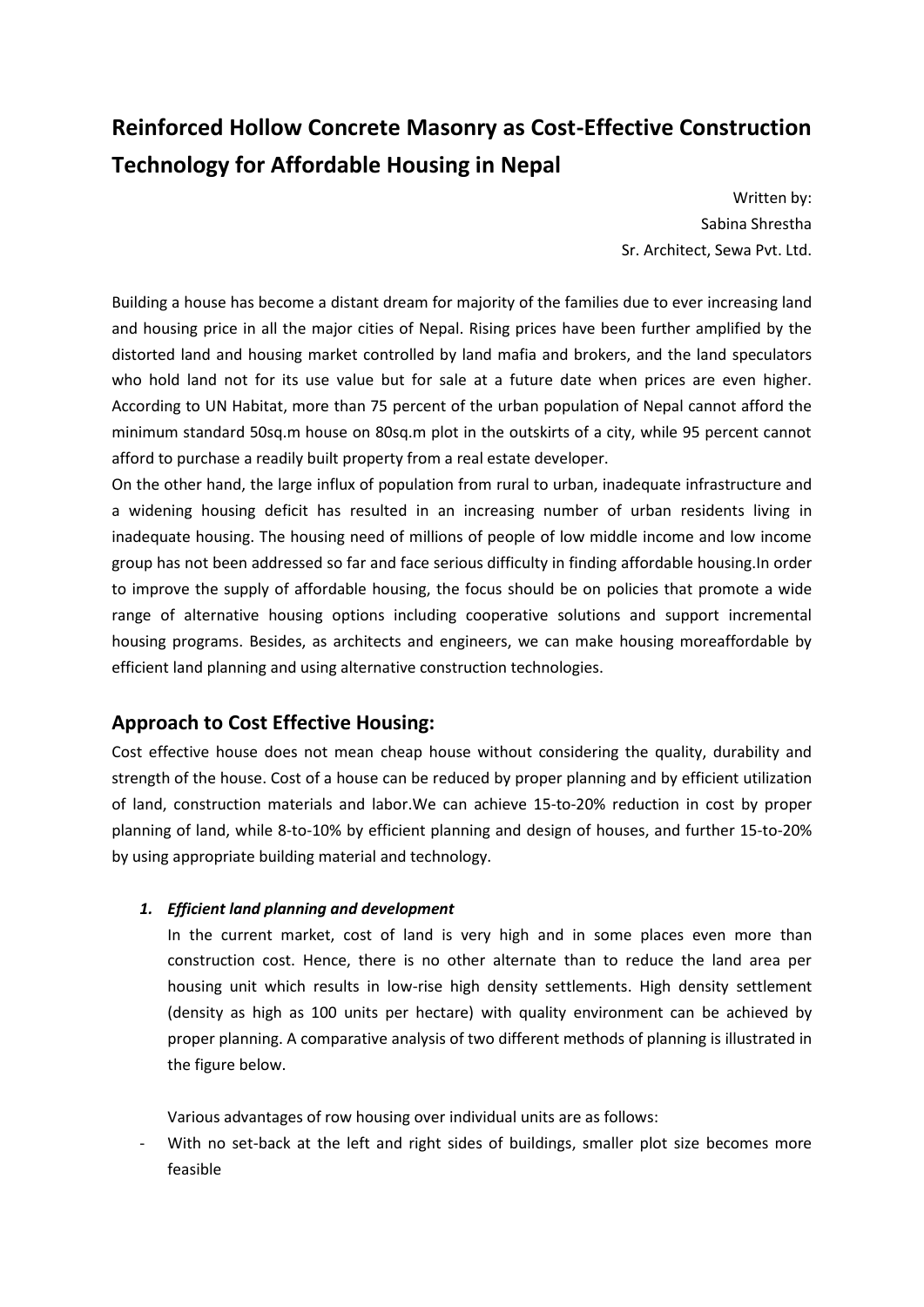- Row housing helps reduce the installation as well as maintenance cost of infrastructures like road, side drains, electric cables, water supply lines and sewer lines.
- Privacy between neighboring houses



#### *2. Optimum design of housing unit*

For economization, simple planning and designing is preferable. Regular-shaped floor plans with centrally located staircase, smaller openings and lower storey height helps reduce the cost of a house significantly. In addition, shared walls between housing units, optimum size of rooms and semi-finished incremental units also help reduce the construction cost.

#### *3. Appropriate building materials and construction technology*

Appropriate building materials and construction technology areindispensable for reducing the cost of a house.Studies have shown that it is cost-effective and safe to build one-to three storey house with masonry structure. Reinforced Hollow Concrete Block Masonry is one of the cost-effective and earthquake-resistant masonry constructions.

# **Reinforced Hollow Concrete Block Masonry as Cost-Effective Construction Technology**

Hollow concrete blocksare precast concrete blocks with two large holes (40-50% cavity) which are open at top and bottom. Normally, the mix of 1:3:6 (cement: sand: stone chips) is used to get a minimum required strength of 50kg/sq.cm. These blocks are lighter than bricks, easier to place and also confer economics in foundation cost and consumption of cement. In comparison to conventional bricks, they offer the advantages of uniform quality, faster construction, less labor intensive and longer durability.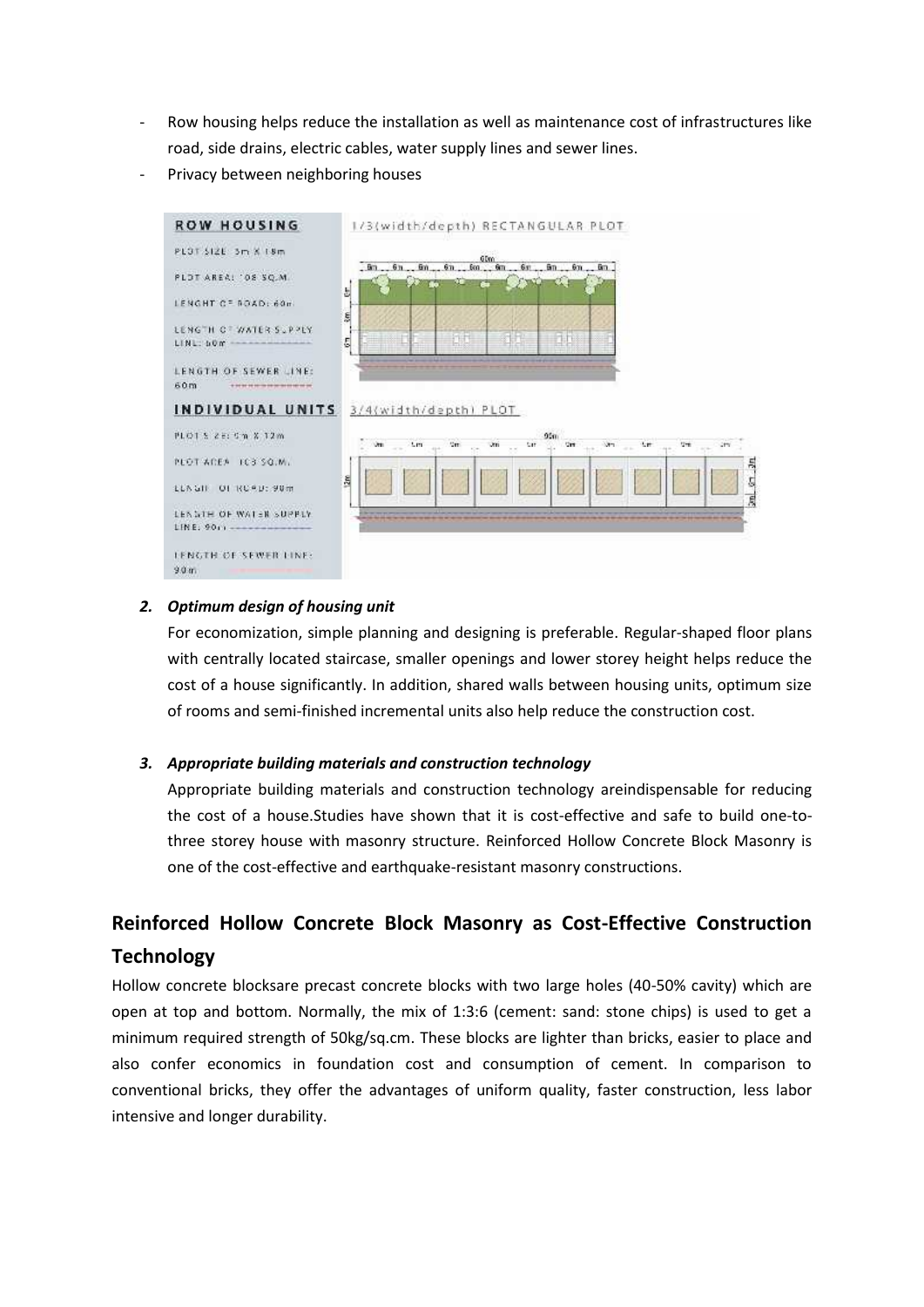Hollow concrete blocks can be used for

- a. Exterior load bearing wall
- b. Partition walls
- c. Column
- d. Retaining wall
- e. Compound wall

Dimensions of Hollow Concrete blocks are

- a. Length: 400mm
- b. Height: 200mm
- c. Length: 100mm, 150mm and 200mm



## **What are the Benefits of Hollow Concrete Block (HCB) Masonry?**

#### *1. Dimensional Accuracy*

Hollow concrete blocks are batch-produced in moulds which means size can vary in only one plane, usually the height, as opposed to other products on the market that can vary in length, width and height. Permissible variation is +/-1.5mm on length and +/- 3mm on height.

#### *2.Energy efficiency*

R.C.C frame structure and brick masonry consume 3 and 2 times more energy respectively as compared to hollow concrete masonry structure.Hollowblocks are also naturally energy efficient. The air gaps or the voids in blocks act as barrier between outside and inside environment. This effect of ensuring that buildings stay warm in winter and cool in summer lessens the need for artificial energy for heating and cooling.

#### *3.Modular system*

Hollow concrete block masonry is a modular system which allows for efficient design and standardization of building components, such as door and window frames which then leads to cost efficiency. Modular co-ordination enables components to be built on site without modification, as well as reducing the range of sizes required.

#### *4.Fire resistant*

Hollow concrete block masonry is fire resistant.

#### *5.Cost Effective*

Hollow concrete block masonry is18-to-20% cheaper than brick masonry. Hollow block masonry consumes lesser mortar as compared to conventional brick masonry because volume of joints. Amount of mortar is 25% of the total volume in brick masonry while only 10% in HCB masonry construction. In addition, the amount of plaster required for hollow block masonry is also lesser due to the evenness in the surface as compared to undulated brick masonry wall. Also, the speed of hollow block masonry is faster than brick masonry which also makes the construction economic.

#### *6. Durability*

Hollow concreteblock is highly durablematerial and is manufactured to resist local exposure conditions for the intended life of the building. Durability is generally related to compressive strength, which in turn is related to density. Surface protection such as paint and plaster adds tremendously to the durability of any walling material.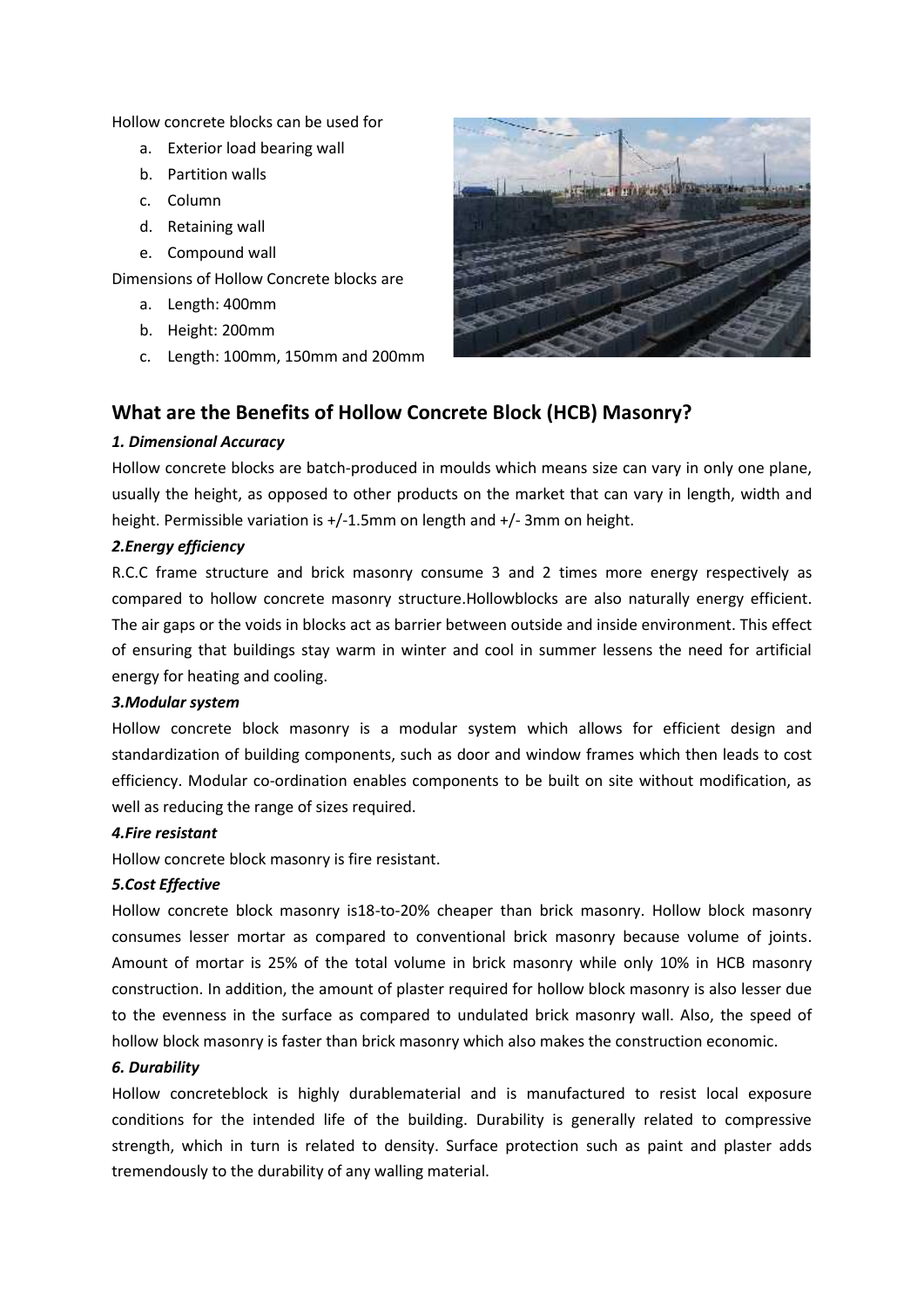#### *7. Environmentally friendly*

The production of brick consumes fertile soil that is valuable for cultivation. Large amount of firewood is required to bake the bricks which in turn lead to destruction of forest and the smoke emitted during the production leads to air pollution. None of these exist in the production of hollow concrete blocks.

## **Structural System of Reinforced Hollow Concrete Block Masonry:**

Hollow concrete block masonry structures can be easily made strong to resist earthquake and other vertical and lateral forces. The main property of hollow concrete block is that reinforcement can be easily placed at any position and make all the parts of the building function as structural members.Normally, the direct vertical force is not a problem as masonry can itself resist it. On the other hand, to resist lateral force like earthquake or eccentric forces (which produces tensile stress),steel reinforcements must be provided at the necessary positions and hollow blocks are the best for this purpose.



In this construction system, each wall and slab structurally behaves as a shear wall and a diaphragm respectively, reducing the vulnerability of disastrous damage to the building, during natural hazards. Due to uniform distribution of reinforcement in both vertical and horizontal directions, through each masonry element, increased tensile resistance and ductile behavior of elements could be achieved.